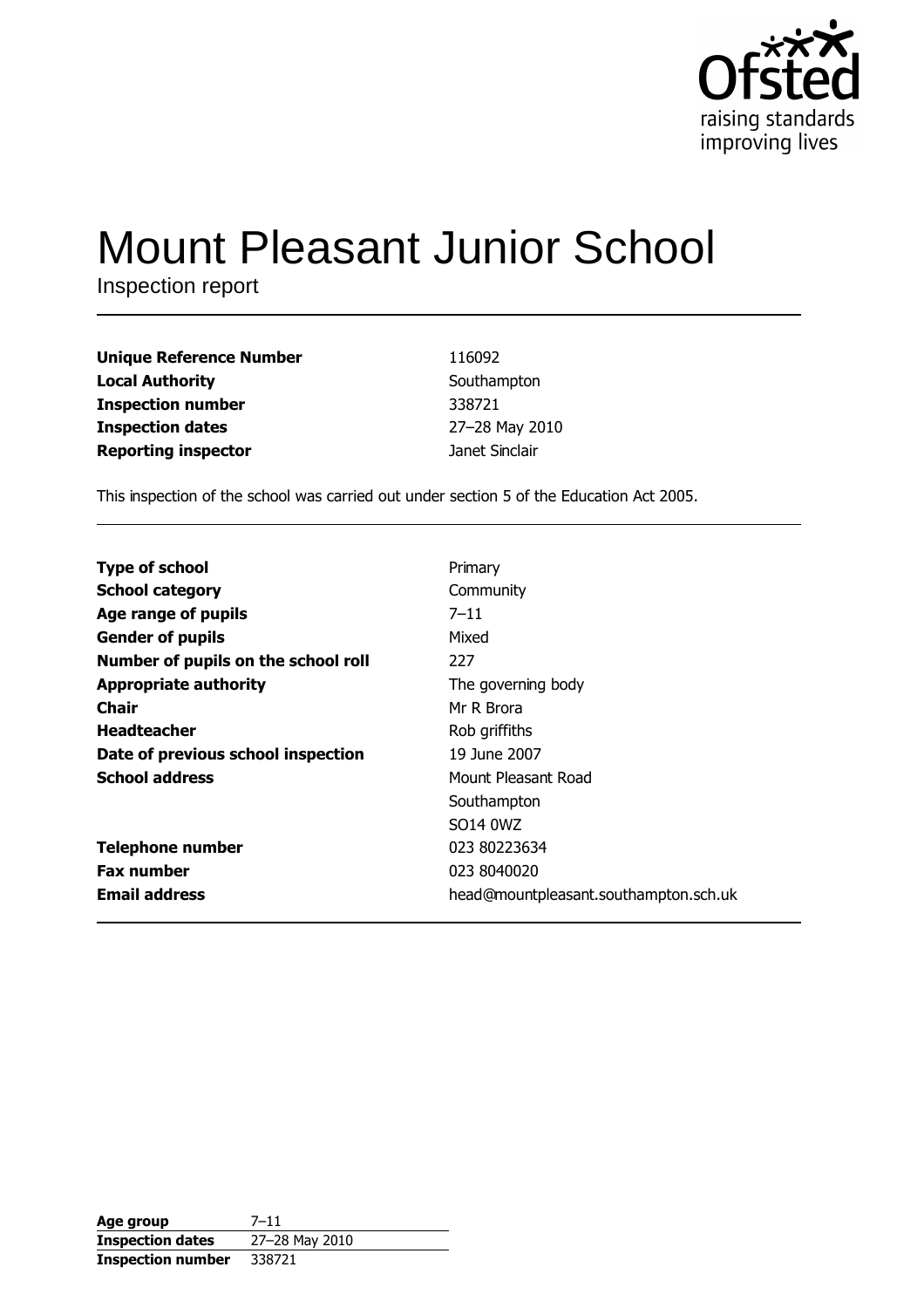The Office for Standards in Education, Children's Services and Skills (Ofsted) regulates and inspects to achieve excellence in the care of children and young people, and in education and skills for learners of all ages. It regulates and inspects childcare and children's social care, and inspects the Children and Family Court Advisory Support Service (Cafcass), schools, colleges, initial teacher training, work-based learning and skills training, adult and community learning, and education and training in prisons and other secure establishments. It rates council children's services, and inspects services for looked after children, safequarding and child protection.

Further copies of this report are obtainable from the school. Under the Education Act 2005, the school must provide a copy of this report free of charge to certain categories of people. A charge not exceeding the full cost of reproduction may be made for any other copies supplied.

If you would like a copy of this document in a different format, such as large print or Braille, please telephone 08456 404045, or email enquiries@ofsted.gov.uk.

You may copy all or parts of this document for non-commercial educational purposes, as long as you give details of the source and date of publication and do not alter the documentation in any way.

Royal Exchange Buildings St Ann's Square Manchester M2 7LA T: 08456 404045 Textphone: 0161 618 8524 E: enquiries@ofsted.gov.uk W: www.ofsted.gov.uk © Crown copyright 2010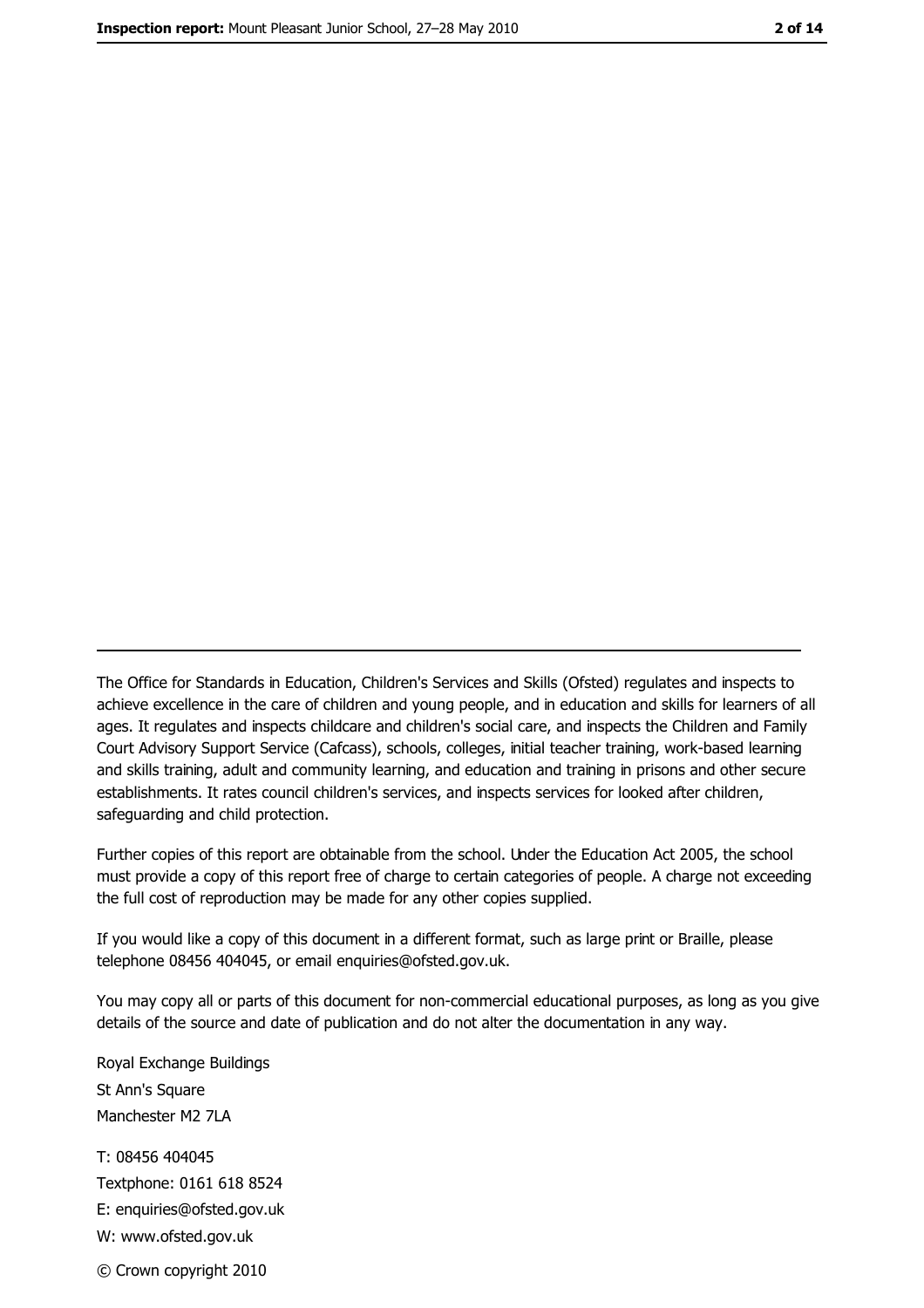# **Introduction**

This inspection was carried out by three additional inspectors. The inspectors visited 10 lessons and nine part-lessons, observing eight teachers and several teaching assistants. Inspectors also held meetings with governors, senior staff and groups of pupils. They scrutinised samples of pupils' work and looked at a wide range of documentation, including policies, the school development plan and records of pupils' progress. They considered the 23 responses from questionnaires returned by parents and carers.

The inspection team reviewed many aspects of the school's work. It looked in detail at the following:

- attainment and rates of progress for all groups of pupils  $\blacksquare$
- the extent to which teaching, the curriculum and pupils' involvement in their own  $\blacksquare$ learning have an impact on raising attainment and pupils' enjoyment
- the impact of overall leadership in embedding ambition and driving improvement in  $\blacksquare$ order to raise standards across the school
- the strategies the school has put in place to improve attendance and the success of  $\blacksquare$ these.

# **Information about the school**

Mount Pleasant is a junior school of average size. The greater proportion of pupils are from minority ethnic groups, particularly Indian and Pakistani, and some of these pupils are at an early stage of learning English. There is a broadly-average proportion of pupils who have special educational needs and/or disabilities. These are mainly moderate learning difficulties. The proportion of pupils eligible for free school meals is higher than usual. Pupil mobility is high. Many of the new arrivals at the school are at the very early stages of learning English. The school has the ActiveMark Award.

The school and its staff have undergone a period of uncertainty since 2008, because of the possibility of amalgamation with the infant school. This has now been resolved. The acting headteacher, who took on the role in January 2009, became substantive headteacher in April 2010.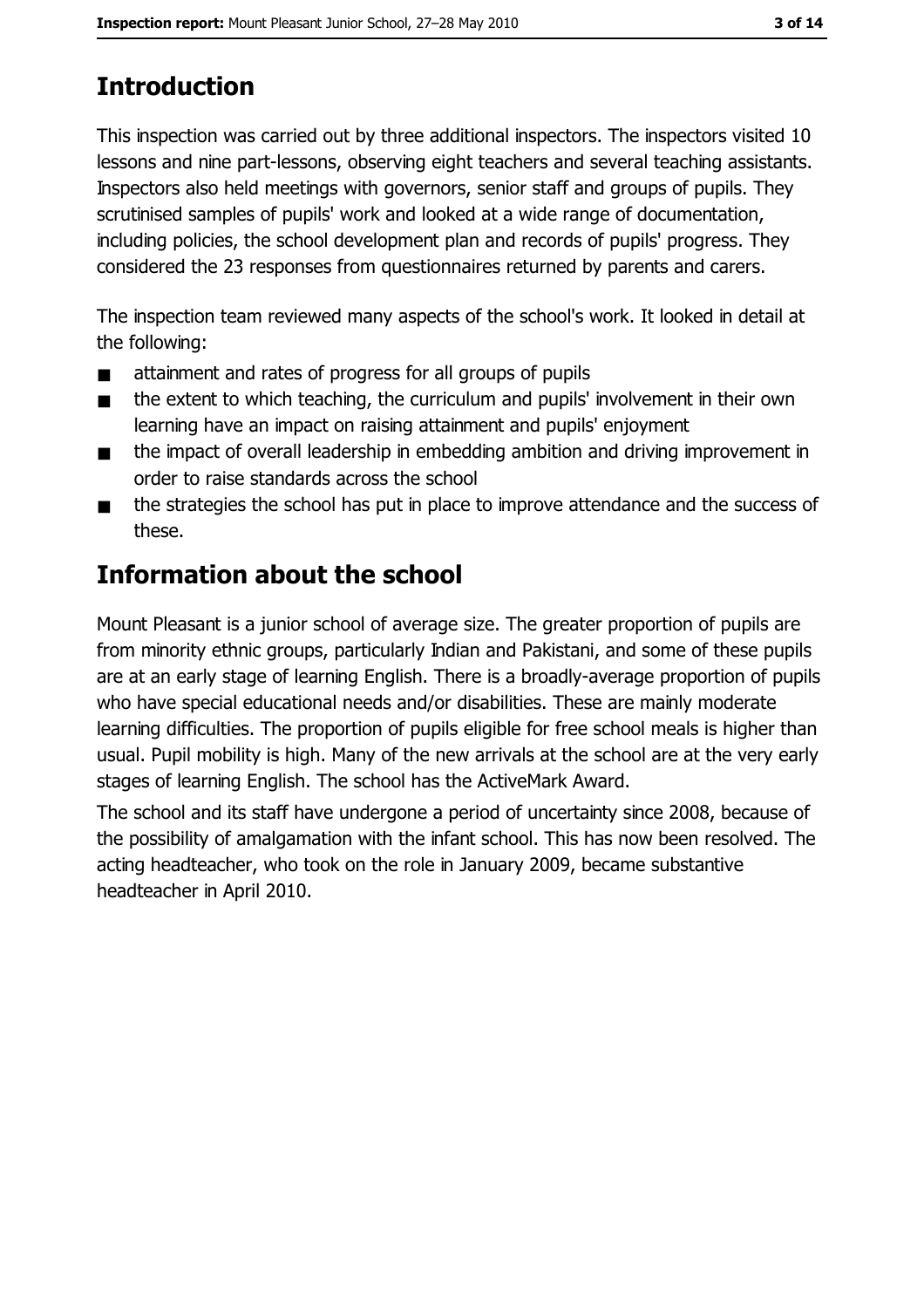# **Inspection judgements**

# Overall effectiveness: how good is the school?

### The school's capacity for sustained improvement

# **Main findings**

This is a satisfactory school. It is improving well under the strong and supportive leadership of the headteacher who has successfully created an effective whole-school team, all of whom are committed to bringing about improvement. This is beginning to raise standards and accelerate pupils' rates of progress. Pupils thoroughly enjoy all that is on offer and this is seen in their good attitudes to learning and positive behaviour in lessons.

The school has high mobility and a good number of pupils at an early stage of learning English and this affects attainment, which is low. However, the attainment of current Year 6 pupils who have been in the school since Year 3 is broadly average in English and mathematics. As with all pupils in the school, their progress has accelerated recently. This is due to the very robust systems the school has put in place to monitor the progress of all groups of pupils and to support those not making enough progress. Additionally, there have been improvements in science and writing as a result of greater use of investigations in science and more opportunities for writing across the curriculum, which has increased enjoyment. Teaching is satisfactory overall, although some good and outstanding teaching was seen during the inspection. Teachers organise and manage lessons well so pupils work hard, find lessons fun and are attentive. Most involve pupils well in improving their work through marking, assessing how well they are doing, and knowledge of their targets. This has a good impact on learning. However, there are some inconsistencies, evident from pupils' books, which hamper overall progress. Also, occasionally slow pace, insufficient match of work to pupils' needs and lack of challenging questioning, particularly for high-attaining pupils, mean that pupils lose interest and do not make the progress of which they are capable.

The curriculum is broad and balanced and provides good links between subjects and interesting activities. The focus on healthy lifestyles has ensured that pupils are clear about the need for fruit and vegetables and plenty of exercise. They make a good contribution to the community through their work as school councillors and monitors and through work in the performing arts that they describe as the  $\Box$  best thing'. Vulnerable pupils, those who have special educational needs and/or disabilities and those at an early stage of learning English get effective support both within the school and from outside agencies, enabling their needs to be met well. Links with parents, although satisfactory, do not fully engage them in the school or their children's learning, particularly those who are only in the school for a short time. The school has worked very hard to improve attendance and most pupils attend regularly. Self-evaluation is accurate and the school carefully monitors the progress and success of initiatives. However, monitoring of teaching and learning, although regular is not sufficiently

| 3 |  |
|---|--|
| 3 |  |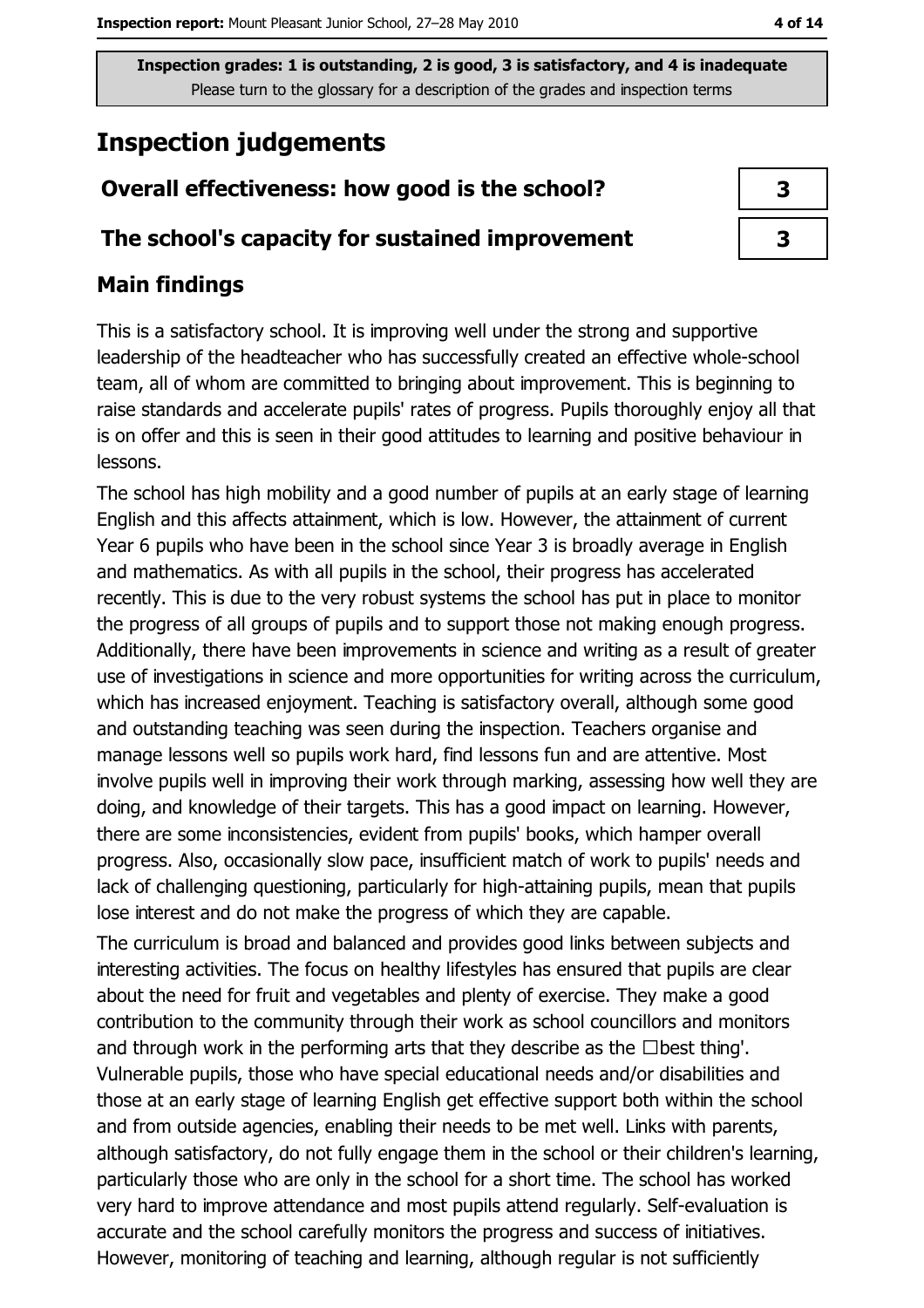rigorous to quantify improvements over time. The school has an effective headteacher in place who has improved staff morale after a difficult period of uncertainty. There is a trend of improvement, particularly in attainment and progress, care of pupils and their behaviour. On the evidence of the progress made so far, the school's capacity to improve further is satisfactory.

### What does the school need to do to improve further?

- Raise attainment further by providing greater challenge in lessons through:
	- increasing the pace of lessons so that pupils are consistently challenged in their learning
	- better match of work and more effective questioning, particularly for  $\equiv$ higher-attaining pupils
	- embedding good practice so that residual inconsistencies are eliminated.
- Improve monitoring of teaching and learning through clearer criteria for evaluating  $\blacksquare$ its quality so that improvement can be monitored more closely. Involve senior leaders in the process.
- Engage parents more fully in their children's learning and canvas their support to  $\blacksquare$ promote good attendance.
- About 40% of the schools whose overall effectiveness is judged satisfactory may  $\blacksquare$ receive a monitoring visit by an Ofsted inspector before their next section 5 inspection.

# **Outcomes for individuals and groups of pupils**

Attainment has been low for several years but is improving. Progress is satisfactory and sometimes good due to better tracking and improved provision. Pupils say that learning is fun and this was obvious in a lesson where they were using treasure maps to learn about compass points. It helped that the teacher was dressed as a pirate. Pupils enjoy working collaboratively and this was evident in a mathematics lesson when they were working together on combinations of coins to make a set amount. In many lessons they make good gains in their use of subject-specific vocabulary. For example, in English they know and use vocabulary such as adiectives, connectives and dialogue. They are keen to talk about what they are doing and were animated as they described ways of improving the □Hodgeheg's' road safety skills. One pupil in this class also had the vocabulary written in his own language to help his understanding and ensure his full participation. His parents are delighted with how he has settled into school and the support he has been given. Pupils at an early stage of learning English enjoy small-group reading sessions where they discuss words such as  $\Box$ nibbling' and have the opportunity to refer back to how it is spoken in their own language. Some older pupils know the levels that they are working at in English and mathematics and know what they have to do to get to the next level, for example  $\Box$   $\Box$  write in paragraphs'. This has ensured a good involvement in what they need to do to improve as they are keen to

3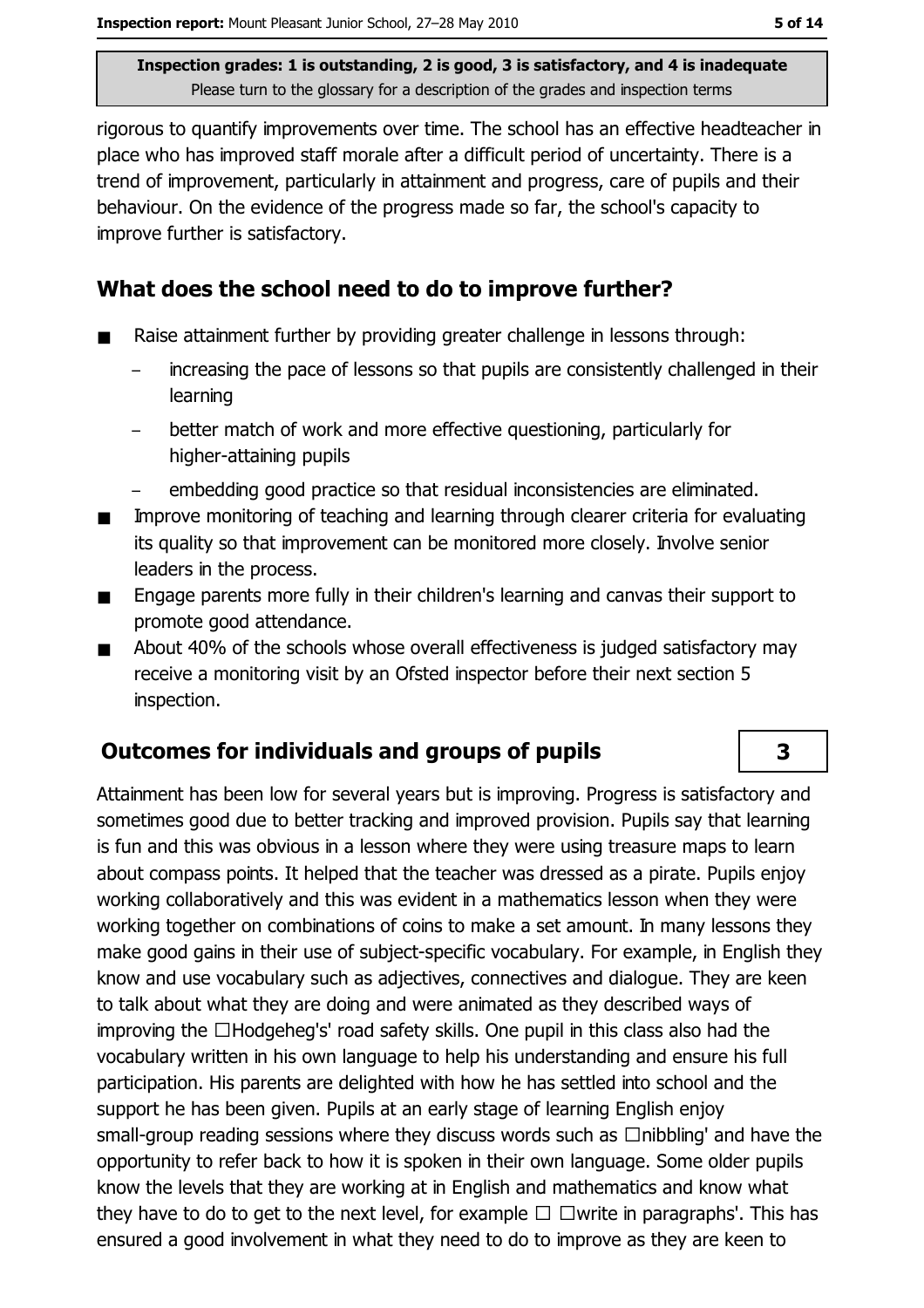raise their attainment.

Pupils feel safe in school and confident that any bullying will be dealt with effectively. They contribute well to the school community and to a healthy lifestyle through their involvement in growing their own vegetables which they then cook for a whole-school dinner. Pupils from different cultures work harmoniously together and are considerate of each other and polite and friendly towards adults. Sometimes, however, their enthusiasm for football outweighs their consideration of each other and they have disagreements. They have learnt that this has a price, as football now has to be monitored continuously by adults, which limits how often pupils can play.

| Pupils' achievement and the extent to which they enjoy their learning                                                     |                         |  |
|---------------------------------------------------------------------------------------------------------------------------|-------------------------|--|
| Taking into account:<br>Pupils' attainment <sup>1</sup>                                                                   | 4                       |  |
| The quality of pupils' learning and their progress                                                                        | 3                       |  |
| The quality of learning for pupils with special educational needs and/or<br>disabilities and their progress               | 3                       |  |
| The extent to which pupils feel safe                                                                                      | $\overline{\mathbf{2}}$ |  |
| <b>Pupils' behaviour</b>                                                                                                  | $\overline{\mathbf{2}}$ |  |
| The extent to which pupils adopt healthy lifestyles                                                                       | $\overline{\mathbf{2}}$ |  |
| The extent to which pupils contribute to the school and wider community                                                   | $\overline{2}$          |  |
| The extent to which pupils develop workplace and other skills that will<br>contribute to their future economic well-being | 3                       |  |
| Taking into account:<br>Pupils' attendance <sup>1</sup>                                                                   | 3                       |  |
| The extent of pupils' spiritual, moral, social and cultural development                                                   | $\mathbf{2}$            |  |

# How effective is the provision?

Teaching and assessment, although satisfactory overall, are improving. Much is new and has not become fully embedded so it has not fully impacted on progress, although this has been gradually accelerating over the last year. Teachers plan and execute lessons well and ensure all support staff are effectively deployed to support small groups. Very careful and rigorous tracking of pupils has enabled the school to quickly identify those

The grades for attainment and attendance are: 1 is high; 2 is above average; 3 is broadly average; and 4 is low.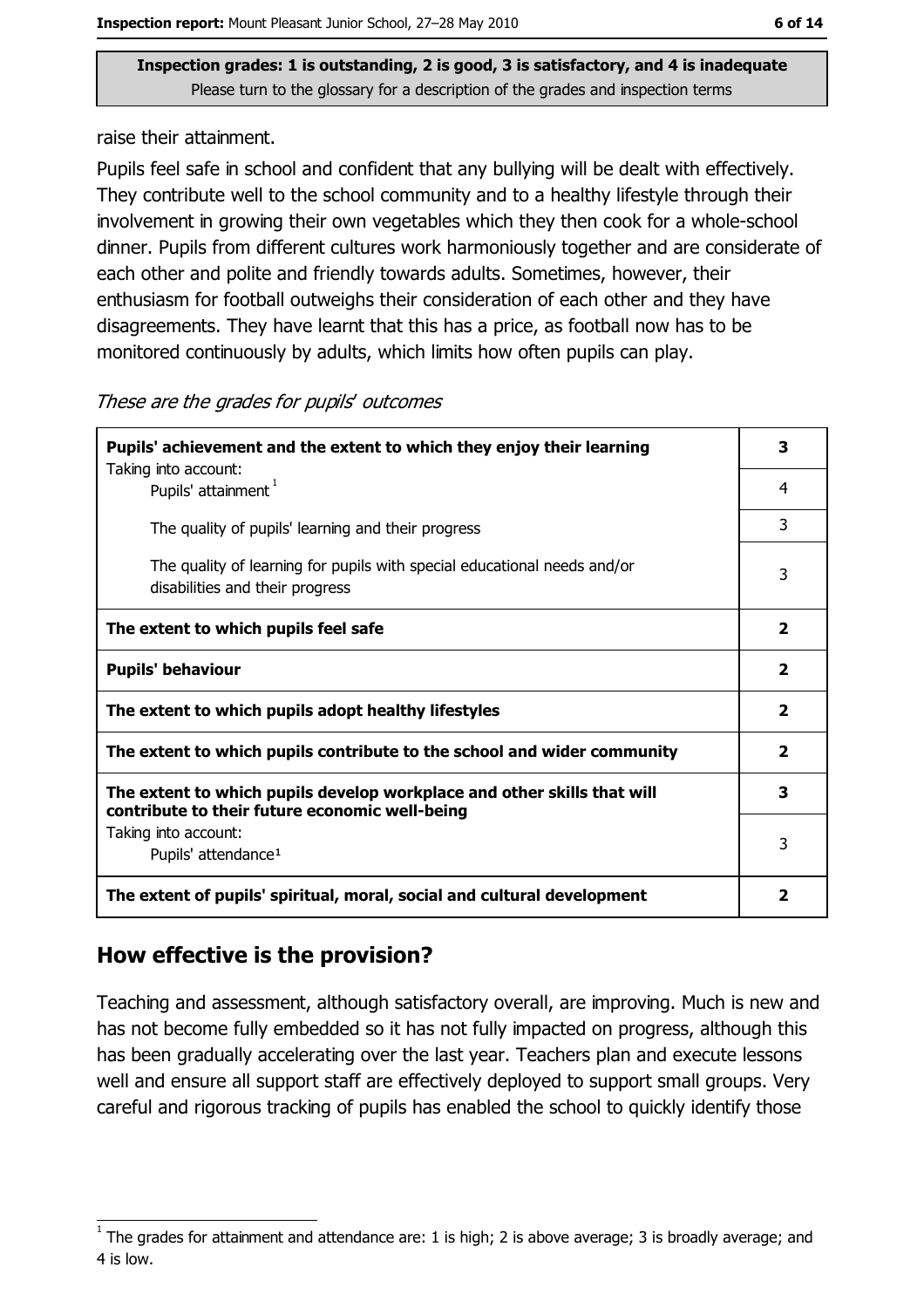not making enough progress and put effective interventions in place to remedy this. Support staff are well used in this context. Pupils are taught in ability groups for literacy and numeracy and teachers work hard to match work to pupils' abilities. However, in spite of this, higher-attaining pupils are not always challenged enough through questioning that encourages them to explain their thinking fully or work that ensures sufficient demands on their ability. Most teachers work hard to involve pupils in improving their work through encouraging them to respond to marking, assessing how well they have done in lessons and in working towards their targets. However, inconsistencies in teaching quality mean that not all implement this consistently, so not all pupils benefit. Additionally, in less effective lessons the pace is often slower so pupils lose interest and this slows progress. The curriculum is effective in providing pupils with interesting experiences that ensure continuity in their learning. Good enrichment through the use of music, sporting and dance specialists enables good progress in these areas. Effective links such as good opportunities for writing in geography and the use of graphs in science support the relevance of all subjects to pupils' learning. Good pastoral care, such as that of emotional literacy assistants and the community link worker, ensures vulnerable pupils and their families are well supported. The minority ethnic coordinator provides good support for those at an early stage of learning English, ensuring that they make good progress in developing their speaking skills. She has also helped to ensure that groups that have underperformed in the past, such as Pakistani and Indian pupils, get the support they need to increase their progress. Good support for pupils who have special educational needs and/or disabilities and those at an early stage of learning English through well-targeted interventions and small-group work ensure they achieve their specific targets.

| These are the grades for the quality of provision |  |  |  |
|---------------------------------------------------|--|--|--|
|---------------------------------------------------|--|--|--|

| The quality of teaching                                                                                    |  |
|------------------------------------------------------------------------------------------------------------|--|
| Taking into account:<br>The use of assessment to support learning                                          |  |
| The extent to which the curriculum meets pupils' needs, including, where<br>relevant, through partnerships |  |
| The effectiveness of care, guidance and support                                                            |  |

### How effective are leadership and management?

The headteacher and his senior staff have a clear vision for the school which they communicate well to staff. Subject leaders have implemented improvements to their subjects such as greater use of investigations in science and guided reading in English. This is raising standards and increasing pupil enjoyment. The very positive relationships that permeate the school, and the collegiate approach that has been engendered, ensure that all staff are supportive of new initiatives and keen to bring about improvement. The school has been well supported by the local authority in its drive for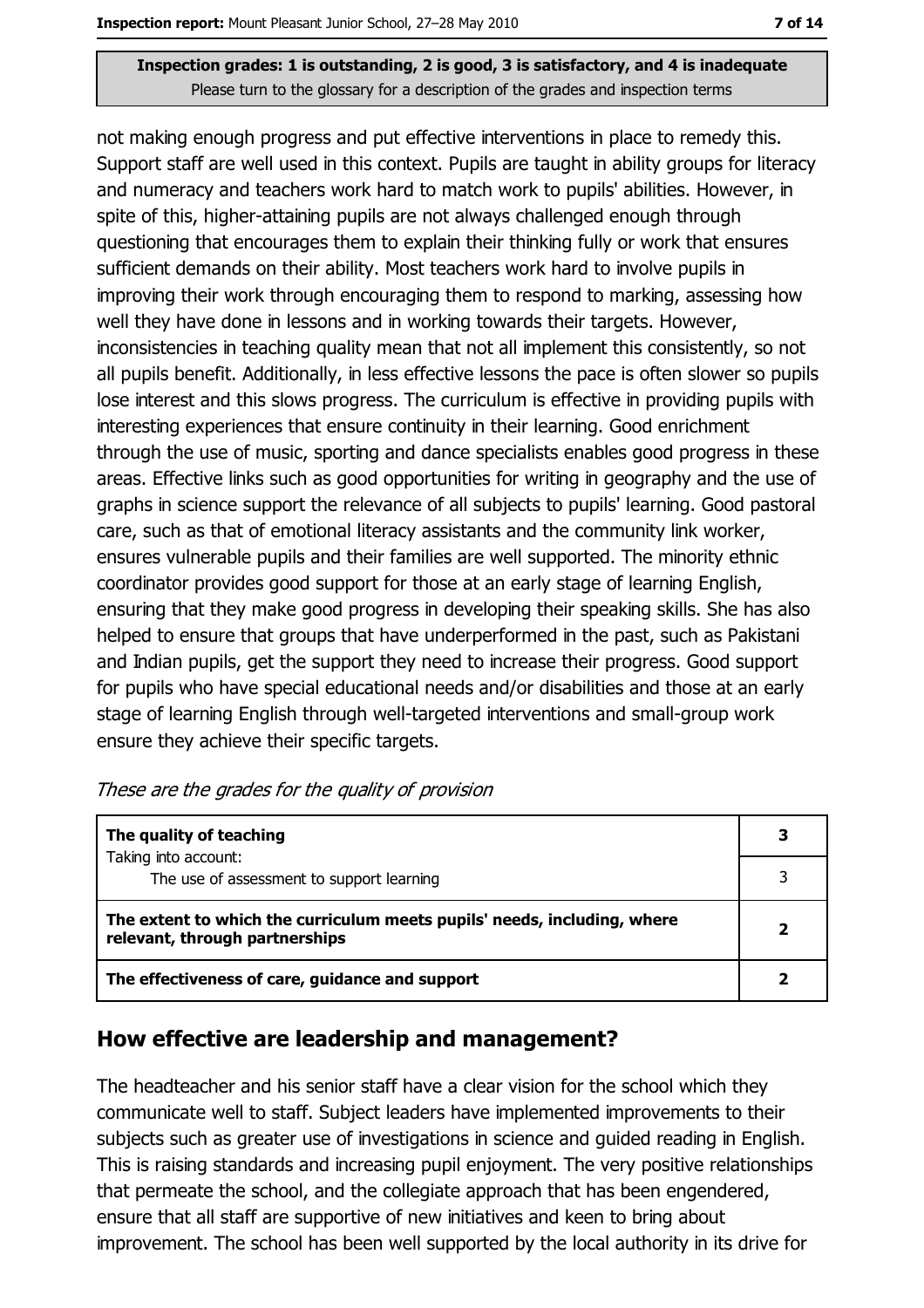improvement and the resulting  $\Box$ raising attainment plan' has helped the school to clearly focus on areas for improvement. However, although leadership has improved the quality of teaching so that it is at least satisfactory or better, it is still variable. Monitoring is not sufficiently clear about the criteria for an effective lesson, how improvements need to be made or ensuring these are followed up and this adversely affects its effectiveness as a tool for improvement.

Governors fulfil their statutory duties well, particularly with reference to safequarding, and are supportive of the school. However, many governors are new and still developing their role in the school. They are not yet fully effective at holding the school to account for its actions.

The school is now monitoring progress of all groups carefully and takes action to support pupils who are falling behind. This, coupled with good attention to pupils who have special educational needs and/or disabilities, vulnerable pupils and those at an early stage of learning English, ensures a satisfactory and improving commitment to promoting equality of opportunity and tackling any potential discrimination. There is a satisfactory partnership with parents. However, the community is diverse and somewhat transient and not all parents are fully involved in supporting their children's learning. Parents get adequate information about their children through newsletters, parent consultation evenings and some involvement in decisions affecting the school and their children. Good links with outside agencies such as the local authority music service, sports partnership and the cultural mediator make a strong contribution to pupils' learning and well-being. The school promotes community cohesion at the local level well. It has completed a full audit of its context, involving all its stakeholders, and evaluated its impact. It is fully aware of the need to improve links at the national level and with hard-to-reach groups within the community. Systems for safeguarding pupils are thorough and all policies and procedures are fully in place.

| The effectiveness of leadership and management in embedding ambition and<br>driving improvement                                                                     | 3                       |
|---------------------------------------------------------------------------------------------------------------------------------------------------------------------|-------------------------|
| Taking into account:<br>The leadership and management of teaching and learning                                                                                      | 3                       |
| The effectiveness of the governing body in challenging and supporting the<br>school so that weaknesses are tackled decisively and statutory responsibilities<br>met | 3                       |
| The effectiveness of the school's engagement with parents and carers                                                                                                | 3                       |
| The effectiveness of partnerships in promoting learning and well-being                                                                                              | $\overline{\mathbf{2}}$ |
| The effectiveness with which the school promotes equality of opportunity and<br>tackles discrimination                                                              | з                       |
| The effectiveness of safeguarding procedures                                                                                                                        | $\overline{\mathbf{2}}$ |
| The effectiveness with which the school promotes community cohesion                                                                                                 | 3                       |

#### These are the grades for leadership and management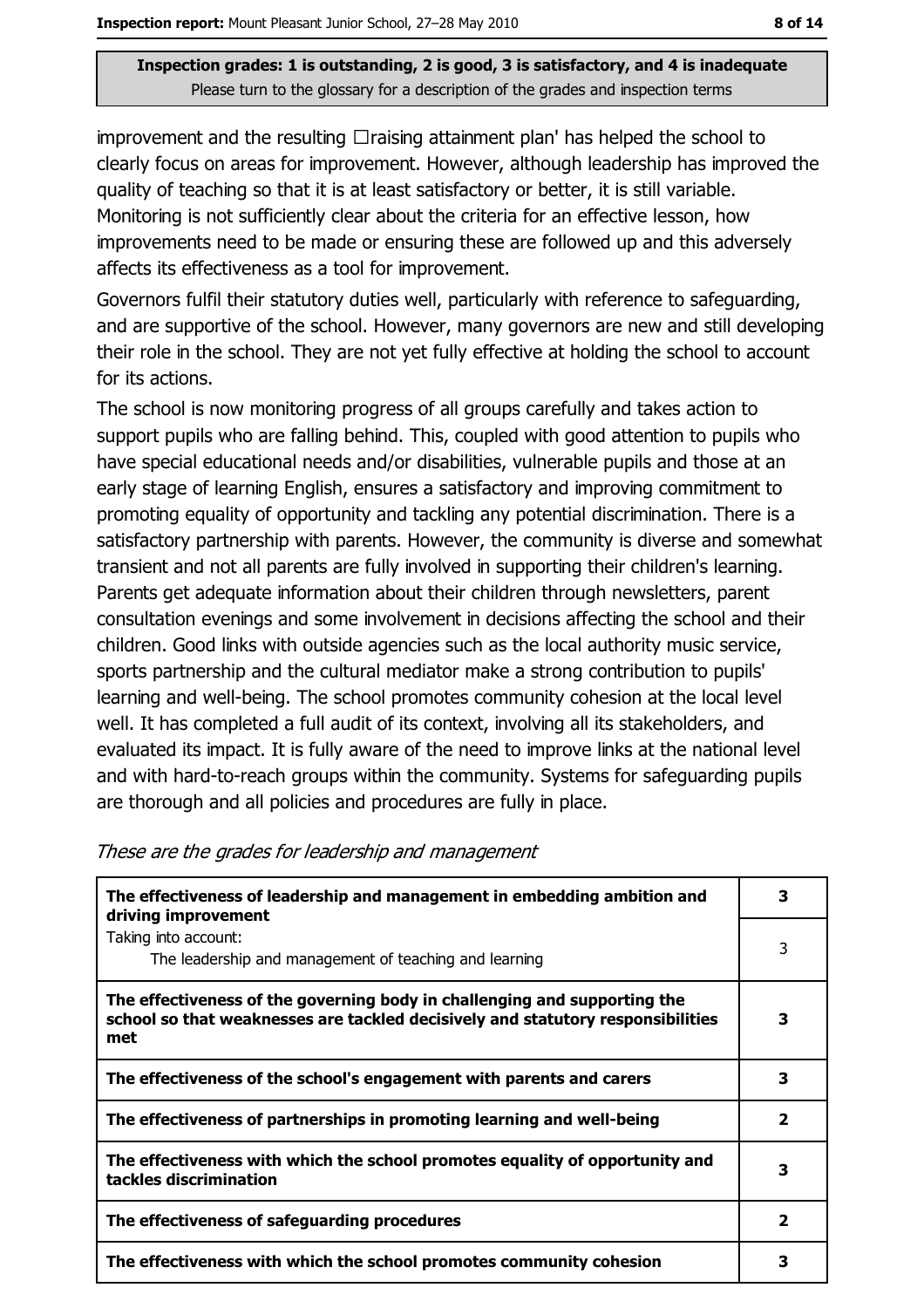The effectiveness with which the school deploys resources to achieve value for money

### **Views of parents and carers**

Very few questionnaires were returned, reflecting the views of only a minority of parents. However, of these parents, most are happy with the school and what it provides.

 $\overline{\mathbf{3}}$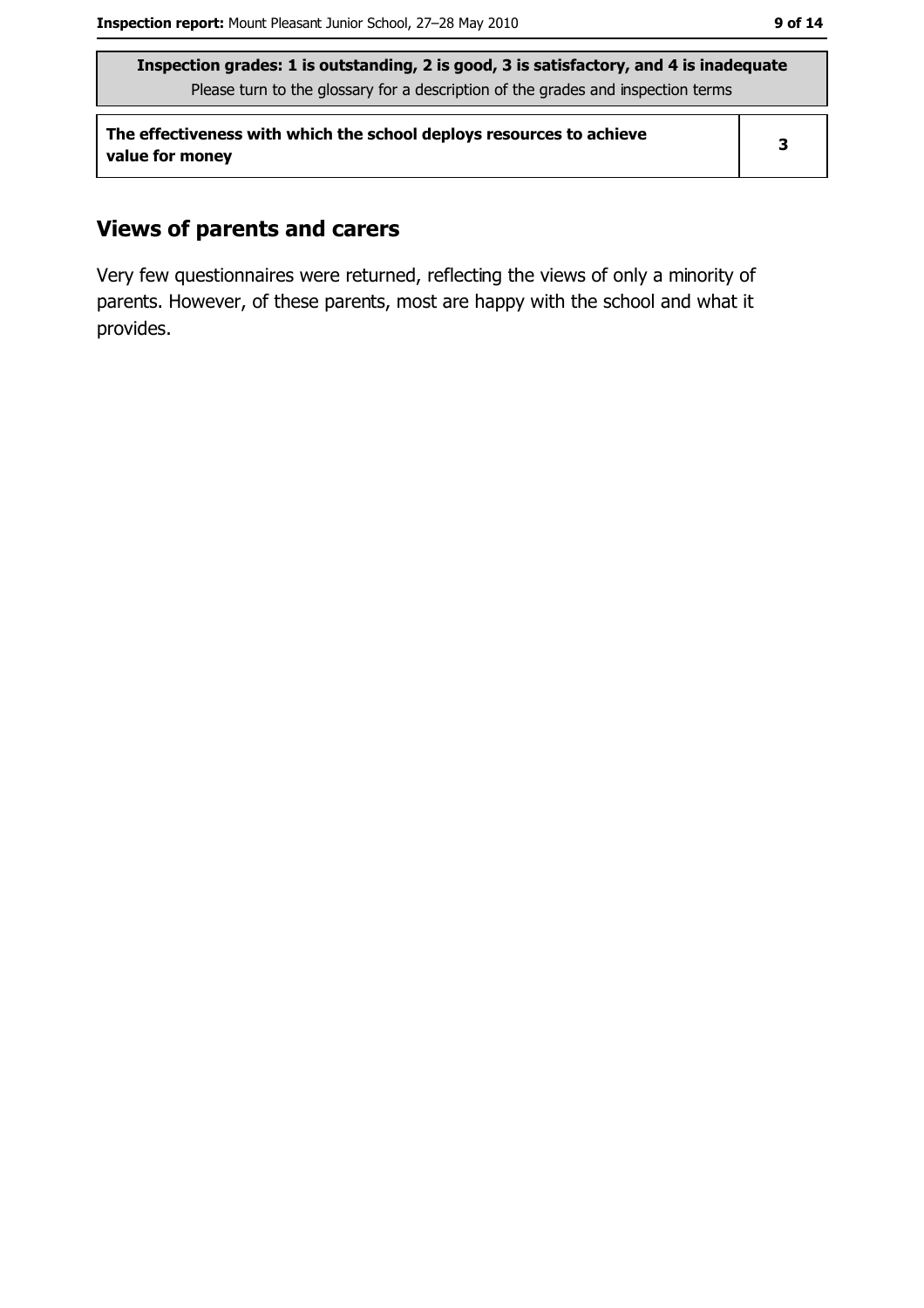#### Responses from parents and carers to Ofsted's questionnaire

Ofsted invited all the registered parents and carers of pupils registered at Mount Pleasant Junior School to complete a questionnaire about their views of the school.

In the questionnaire, parents and carers were asked to record how strongly they agreed with 13 statements about the school.

The inspection team received 23 completed questionnaires by the end of the on-site inspection. In total, there are 227 pupils registered at the school.

| <b>Statements</b>                                                                                                                                                                                                                                       |              | <b>Strongly</b><br><b>Disagree</b><br><b>Agree</b><br><b>Agree</b> |              |               |                |               |              | <b>Strongly</b><br>disagree |
|---------------------------------------------------------------------------------------------------------------------------------------------------------------------------------------------------------------------------------------------------------|--------------|--------------------------------------------------------------------|--------------|---------------|----------------|---------------|--------------|-----------------------------|
|                                                                                                                                                                                                                                                         | <b>Total</b> | $\frac{0}{0}$                                                      | <b>Total</b> | $\frac{0}{0}$ | <b>Total</b>   | $\frac{1}{2}$ | <b>Total</b> | $\frac{1}{2}$               |
| My child enjoys school                                                                                                                                                                                                                                  | 16           | 70                                                                 | 7            | 30            | 0              | 0             | 0            | 0                           |
| The school keeps my child<br>safe                                                                                                                                                                                                                       | 9            | 39                                                                 | 14           | 61            | $\mathbf 0$    | 0             | 0            | 0                           |
| The school informs me<br>about my child's progress                                                                                                                                                                                                      | 13           | 57                                                                 | 9            | 39            | $\mathbf{1}$   | 4             | 0            | 0                           |
| My child is making enough<br>progress at this school                                                                                                                                                                                                    | 10           | 43                                                                 | 13           | 57            | $\mathbf 0$    | 0             | 0            | 0                           |
| The teaching is good at this<br>school                                                                                                                                                                                                                  | 13           | 57                                                                 | 9            | 39            | 0              | 0             | 0            | 0                           |
| The school helps me to<br>support my child's learning                                                                                                                                                                                                   | 9            | 39                                                                 | 14           | 61            | $\mathbf 0$    | 0             | 0            | 0                           |
| The school helps my child to<br>have a healthy lifestyle                                                                                                                                                                                                | 10           | 43                                                                 | 10           | 43            | $\mathbf 0$    | 0             | 0            | $\mathbf 0$                 |
| The school makes sure that<br>my child is well prepared for<br>the future (for example<br>changing year group,<br>changing school, and for<br>children who are finishing<br>school, entering further or<br>higher education, or<br>entering employment) | 10           | 43                                                                 | 7            | 30            | $\overline{2}$ | 9             | $\mathbf 0$  | $\mathbf 0$                 |
| The school meets my child's<br>particular needs                                                                                                                                                                                                         | 6            | 26                                                                 | 17           | 74            | $\mathbf 0$    | 0             | 0            | 0                           |
| The school deals effectively<br>with unacceptable behaviour                                                                                                                                                                                             | 11           | 48                                                                 | 11           | 48            | $\mathbf{1}$   | 4             | 0            | 0                           |
| The school takes account of<br>my suggestions and<br>concerns                                                                                                                                                                                           | 6            | 26                                                                 | 16           | 70            | 0              | 0             | 0            | $\bf{0}$                    |
| The school is led and<br>managed effectively                                                                                                                                                                                                            | 5            | 22                                                                 | 16           | 70            | $\mathbf 0$    | $\mathbf 0$   | $\mathbf 0$  | 0                           |
| Overall, I am happy with my<br>child's experience at this<br>school                                                                                                                                                                                     | 15           | 65                                                                 | 6            | 26            | $\pmb{0}$      | 0             | 0            | 0                           |

The table above summarises the responses that parents and carers made to each statement. The percentages indicate the proportion of parents and carers giving that response out of the total number of completed questionnaires. Where one or more parents and carers chose not to answer a particular question, the percentages will not add up to 100%.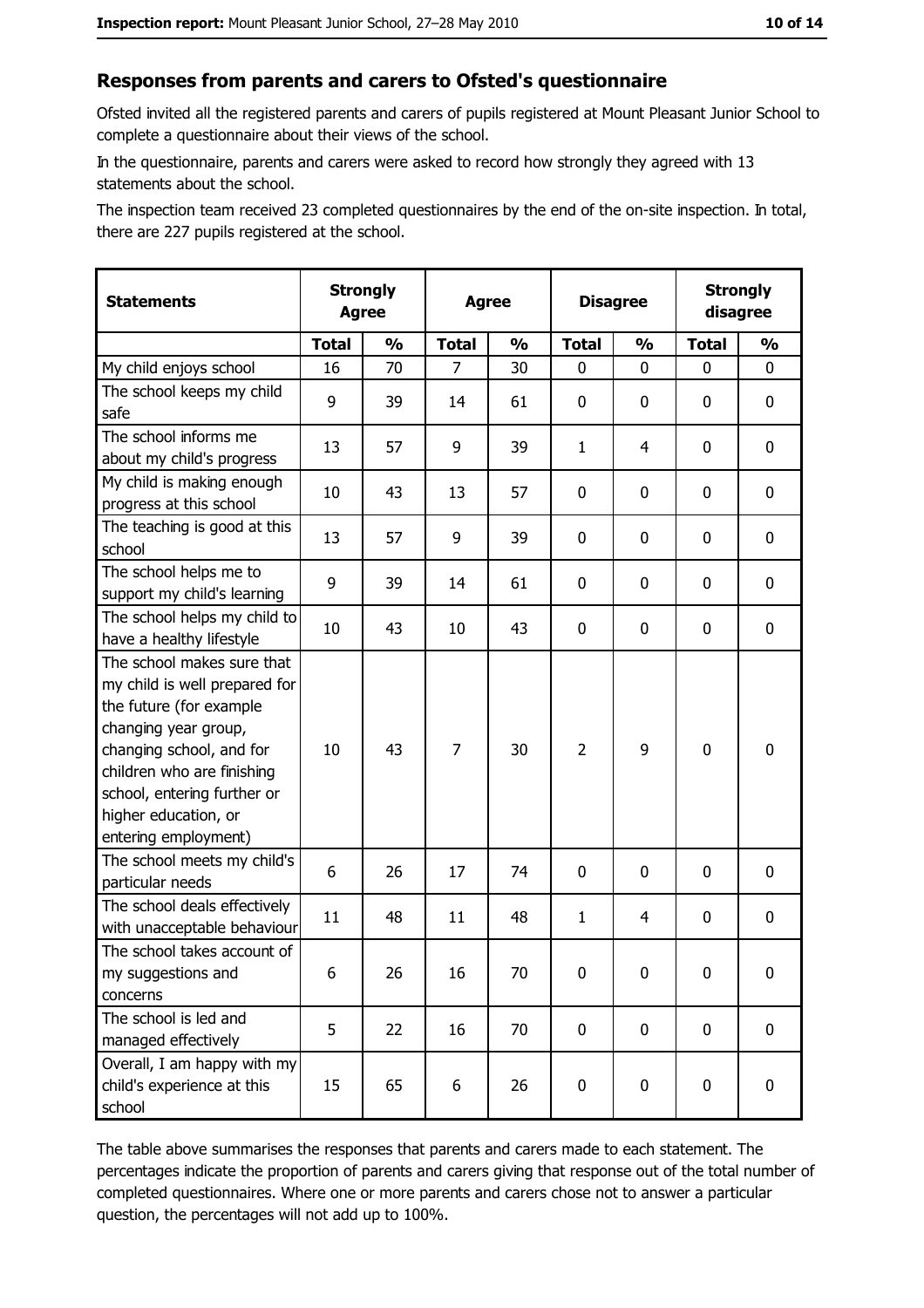# Glossary

| Grade   | <b>Judgement</b>  | <b>Description</b>                                                                                                                                                                                                               |
|---------|-------------------|----------------------------------------------------------------------------------------------------------------------------------------------------------------------------------------------------------------------------------|
| Grade 1 | Outstanding       | These features are highly effective. An oustanding<br>school provides exceptionally well for its pupils' needs.                                                                                                                  |
| Grade 2 | Good              | These are very positive features of a school. A school<br>that is good is serving its pupils well.                                                                                                                               |
| Grade 3 | Satisfactory      | These features are of reasonable quality. A satisfactory<br>school is providing adequately for its pupils.                                                                                                                       |
| Grade 4 | <b>Inadequate</b> | These features are not of an acceptable standard. An<br>inadequate school needs to make significant<br>improvement in order to meet the needs of its pupils.<br>Ofsted inspectors will make further visits until it<br>improves. |

# What inspection judgements mean

### **Overall effectiveness of schools**

|                       | Overall effectiveness judgement (percentage of<br>schools) |      |                     |                   |  |
|-----------------------|------------------------------------------------------------|------|---------------------|-------------------|--|
| <b>Type of school</b> | <b>Outstanding</b>                                         | Good | <b>Satisfactory</b> | <b>Inadequate</b> |  |
| Nursery schools       | 51                                                         | 45   | 0                   | 4                 |  |
| Primary schools       | 6                                                          | 41   | 42                  | 10                |  |
| Secondary schools     | 8                                                          | 34   | 44                  | 14                |  |
| Sixth forms           | 10                                                         | 37   | 50                  | 3                 |  |
| Special schools       | 32                                                         | 38   | 25                  | 5                 |  |
| Pupil referral units  | 12                                                         | 43   | 31                  | 14                |  |
| All schools           | 9                                                          | 40   | 40                  | 10                |  |

New school inspection arrangements were introduced on 1 September 2009. This means that inspectors now make some additional judgements that were not made previously.

The data in the table above is for the period 1 September to 31 December 2009 and is the most recently published data available (see www.ofsted.gov.uk). Please note that the sample of schools inspected during the autumn term 2009 was not representative of all schools nationally, as weaker schools are inspected more frequently than good or outstanding schools.

Percentages are rounded and do not always add exactly to 100. Secondary school figures include those that have sixth forms, and sixth form figures include only the data specifically for sixth form inspection judgements.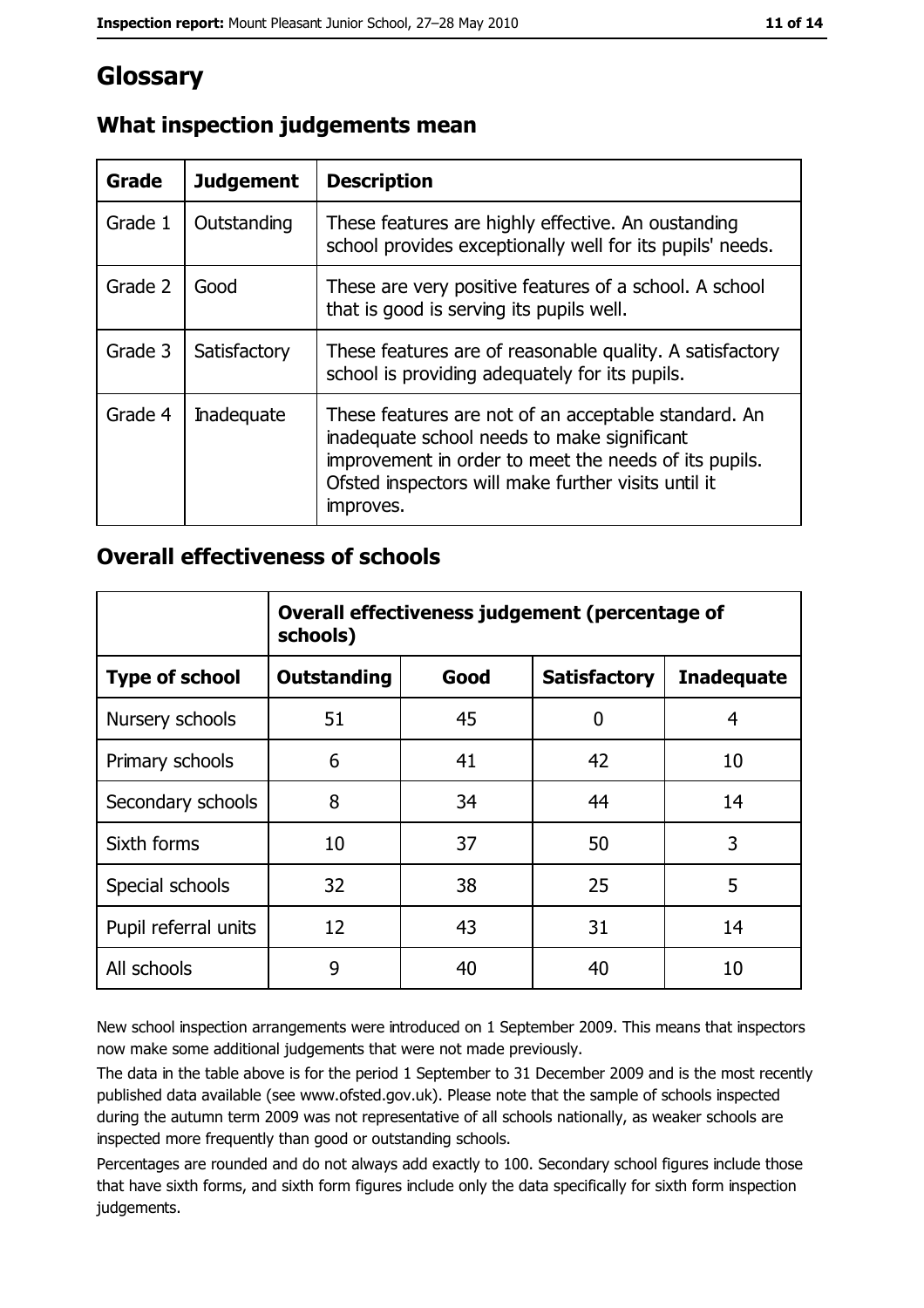# **Common terminology used by inspectors**

| Achievement:                  | the progress and success of a pupil in<br>their learning, development or training.                                                                                                                                                                                                                           |
|-------------------------------|--------------------------------------------------------------------------------------------------------------------------------------------------------------------------------------------------------------------------------------------------------------------------------------------------------------|
| Attainment:                   | the standard of the pupils' work shown by<br>test and examination results and in<br>lessons.                                                                                                                                                                                                                 |
| Capacity to improve:          | the proven ability of the school to<br>continue improving. Inspectors base this<br>judgement on what the school has<br>accomplished so far and on the quality of<br>its systems to maintain improvement.                                                                                                     |
| Leadership and management:    | the contribution of all the staff with<br>responsibilities, not just the headteacher,<br>to identifying priorities, directing and<br>motivating staff and running the school.                                                                                                                                |
| Learning:                     | how well pupils acquire knowledge,<br>develop their understanding, learn and<br>practise skills and are developing their<br>competence as learners.                                                                                                                                                          |
| <b>Overall effectiveness:</b> | inspectors form a judgement on a school's<br>overall effectiveness based on the findings<br>from their inspection of the school. The<br>following judgements, in particular,<br>influence what the overall effectiveness<br>judgement will be.                                                               |
|                               | The school's capacity for sustained<br>improvement.<br>Outcomes for individuals and groups<br>of pupils.<br>The quality of teaching.<br>The extent to which the curriculum<br>meets pupil's needs, including where<br>relevant, through partnerships.<br>The effectiveness of care, guidance<br>and support. |
| Progress:                     | the rate at which pupils are learning in<br>lessons and over longer periods of time. It<br>is often measured by comparing the<br>pupils' attainment at the end of a key<br>stage with their attainment when they<br>started.                                                                                 |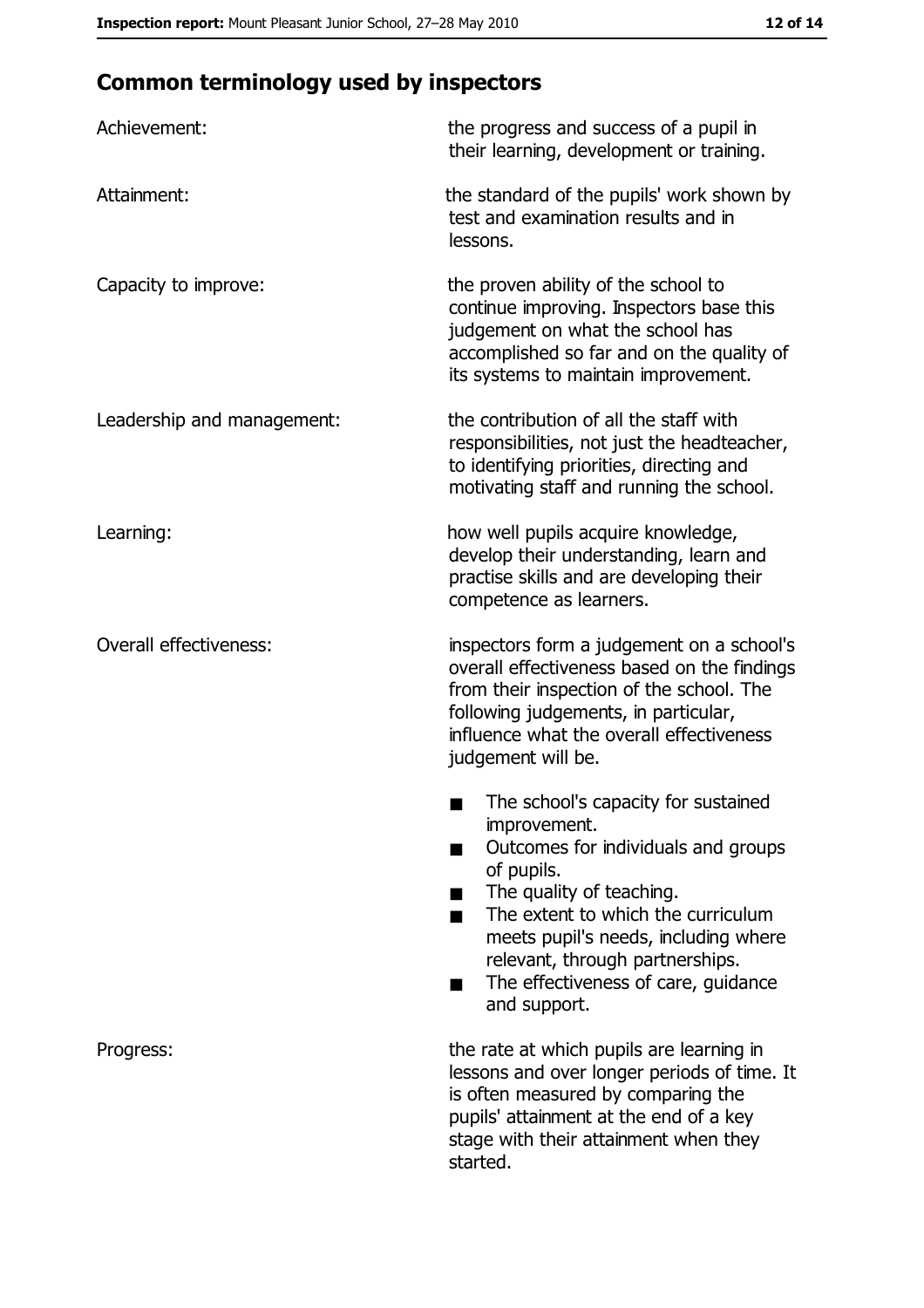This letter is provided for the school, parents and carers to share with their children. It describes Ofsted's main findings from the inspection of their school.



1 June 2010

**Dear Pupils** 

Inspection of Mount Pleasant Junior School, Southampton SO14 0WZ

I am writing to tell you how much we enjoyed our visit to your school. Thank you for helping us with the inspection. We enjoyed meeting the school council members and chatting to many of you during the inspection.

We judged that your school is giving you a satisfactory education, which means that it does some things well but some things need to be improved.

Here are some other things we particularly liked about your school.

- You are polite, friendly and keen to learn.  $\blacksquare$
- Your headteacher and all the staff take good care of you and you in turn feel safe  $\blacksquare$ and well supported.
- You behave well and have a good understanding of how to stay healthy.  $\blacksquare$

These are the things I have asked your school to do to help you learn even more.

- Ensure that work and teachers' questions always challenge you, particularly those  $\blacksquare$ of you who are more able, so that you make the best possible progress.
- Ensure school leaders focus very carefully on making your school even better by  $\blacksquare$ helping teachers to improve how well they teach you.
- Involve your parents more in your learning and in ensuring you attend school as  $\blacksquare$ often as possible.

You can help by working hard in school and making sure you attend regularly.

Yours sincerely

Janet Sinclair

Lead inspector